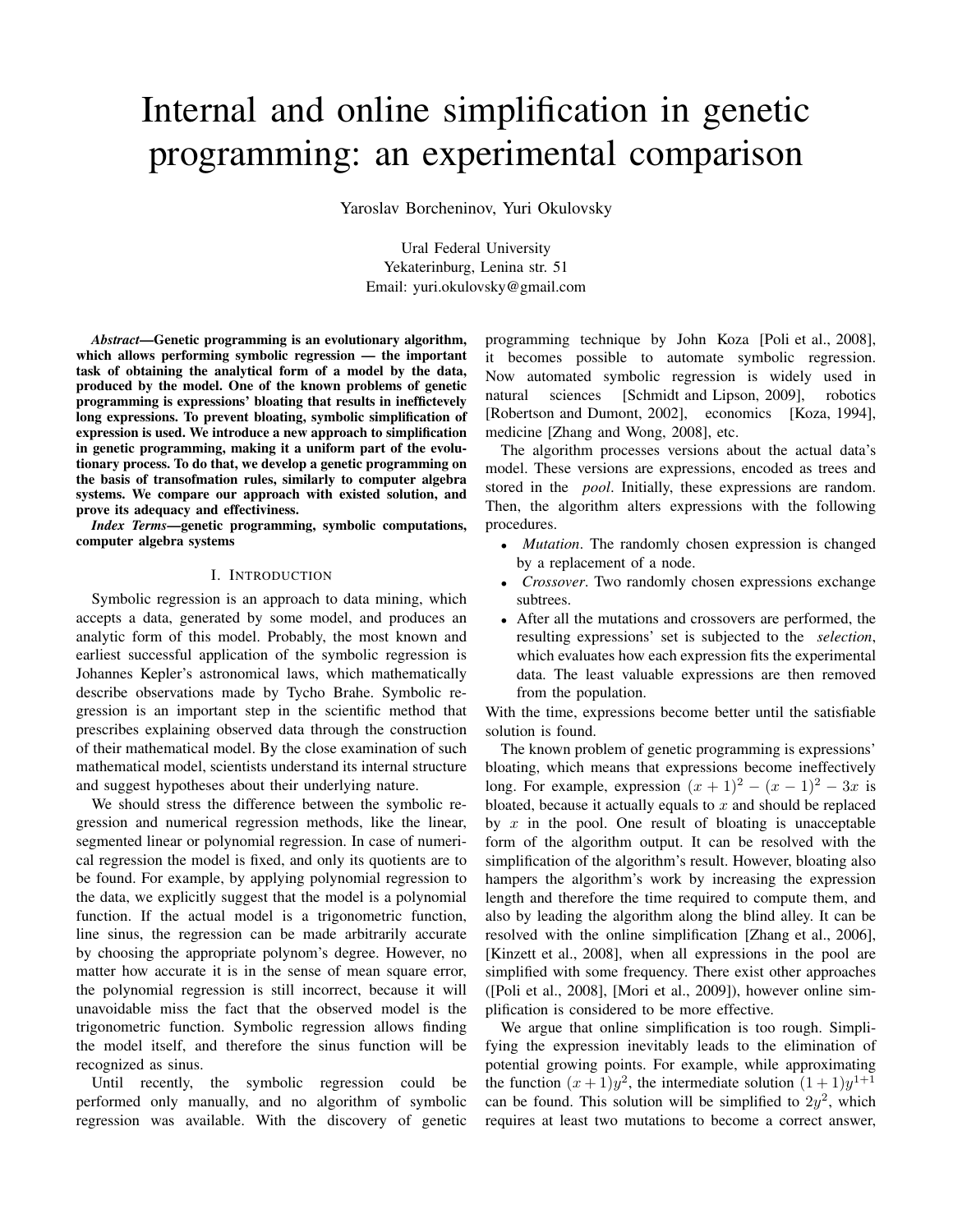

Fig. 1. The tree representation of the function  $f(x) = |x|$ .

e.g.  $2y^2 \Rightarrow xy^2 \Rightarrow (x+1)y^2$ . The initial solution  $(1+1)y^{1+1}$ requires only one mutation  $(1+1)y^{1+1} \Rightarrow (x+1)y^{1+1}$ . Hence, the simplification hampers the evolution in this case. On other hand, the partial simplification  $(1 + 1)y^{1+1} \Rightarrow (1 + 1)y^2$ does not produce such effect for the function  $(x + 1)y^2$ , but does so for  $2y^{x+1}$ . Therefore, the question of where to apply the simplification depends on the problem specification, on the particular found expression, etc. In other words, the simplification can alter evolution of expressions in the same way the mutation and crossover do.

In [Borcheninov and Okulovsky, 2011], we introduce an approach of integration of simplification into genetic programming as uniform part. We call our approach internal simplification genetic programming (ISGP), as opposed to online simplification genetic programming (OSGP). The key aim of this paper is to measure the advantage of ISGP in comparison with OSGP.

Simplification is based on the rules, which describe ways of correct expressions' transformation. Since we use the simplification inside the algorithm, we must base our algorithm on the rules. In section 1, we show how to implement OSGP and ISGP an instances of more general rule-based algorithm. In section 2, we describe experiments to compare internal and online simplification.

## II. ALGORITHM ESSENTIALS

### *A. Expressions, trees and rules*

An expression is represented as a tree of *nodes*. The example of such tree that encodes the function  $f(x) = |x|$ is shown in the Fig. 1. Three types of nodes are considered: *constants, variables* and *operators*. In Fig. 1, node  $(\bar{x})$  is a variable node,  $(0)$  is a constant node. The remaining nodes are operators: addition  $(+)$ , comparison  $(>)$  and ternary logical operator  $(?)$ , defined as follows

$$
?(x, y, z) = \begin{cases} y, & \text{if } x \\ z, & \text{if } -x \end{cases}
$$

.

Each node has a *return type*, which is an arbitrary C# type. Different return types can be used in one expression. For example, in Fig. 1, all nodes have double return type, except for the node  $(>)$  that has the bool return type.

We define numerous rules to transform these expressions. Some of these rules are universal, and can be applied to the tree regardless of data types or operations that are used in it.

| select<br>where<br>$(I-Re)$<br>mod |                            | ?A(?B)<br>A.Type=B.Type<br>$A \rightarrow B$             |
|------------------------------------|----------------------------|----------------------------------------------------------|
| $(I-Cr)$                           | select<br>where<br>produce | ?A.?B<br>A.Type=B.Type<br>$A \rightarrow B$ ; ret A.Root |

In I-Re rule, the select clause specifies the nodes that will be selected as a tuples  $(A, B)$ , and then processed by the rule. The notion  $?A(?B)$  specifies that A is an arbitrary descendant of root (i.e., and arbitrary node in the tree), and  $B$  is an arbitrary descendant of A. Then, selected tuples are subjected to selection according to where clause. In I-Re, we accept only the tuples  $(A, B)$  such that they returning types coincides. To selected tuples, we can apply **mod** clause. In the case of I-Re, it replaces  $A$  with  $B$ . The tree remains correct, because of the selection in where clause. In I-Cr rule, the select clause ?A,?B denotes that the rule accepts two trees, and selects an arbitrary node from each of them. Therefore, this rule is binary, while I-Re rule is unary. Then we demand the equality of their returning types, and finally replace  $A$  with  $B$  and return the root of A as an output. Using produce clause means that we specify directly the output of the rule. It is necessary, because binary rules accept two trees, and it is not clear which one of them should be the output.

Most of the rules, however, are not universal. With each data type  $T$ , the following rules are associated

| $(I-CO)$ | select        | ?A<br>where $A.T$ ype= $T$<br>$\text{mod}$ A $\rightarrow$ new Const(v)       |
|----------|---------------|-------------------------------------------------------------------------------|
| $(I-Va)$ | select        | ?A<br>where $A.T$ ype= $T$<br><b>mod</b> $A \rightarrow new \; \text{Var}(i)$ |
| $(I-Tu)$ | select<br>mod | ?A<br>where A is Const<br>A $\rightarrow$ new Const(R(A.Value))               |

I-Co rule replaces the node with the return type  $T$  with the constant of the same type. Here  $v$  is a randomly selected value of the constant. I-Va rule replaces the node with the return type  $T$  with the variable. The argument  $i$  is a number of the variable in the argument array of the expression. Instances of I-Va rule have to be created for each variable of type  $T$ . We can also define tunning rules that adjust the constants. For Boolean and integer data types, such rules seem to be redundant, because they are just instances of I-Co. However, for floating point data type, rule I-Tu can be written. Here  $R$  is a random function  $R(x)$  that returns a random number from  $[x(1-c), x(1+c)]$ . I-Tu rule allows changing the constant value gradually, near its initial value, and therefore differs from I-Co rule that does not take the previous value into account.

Some rules are even more specific, and are associated not with data types, but with the operations domain. The domain is a set of operations that are commonly used together and are bound by some mathematical laws. Examples are arithmetic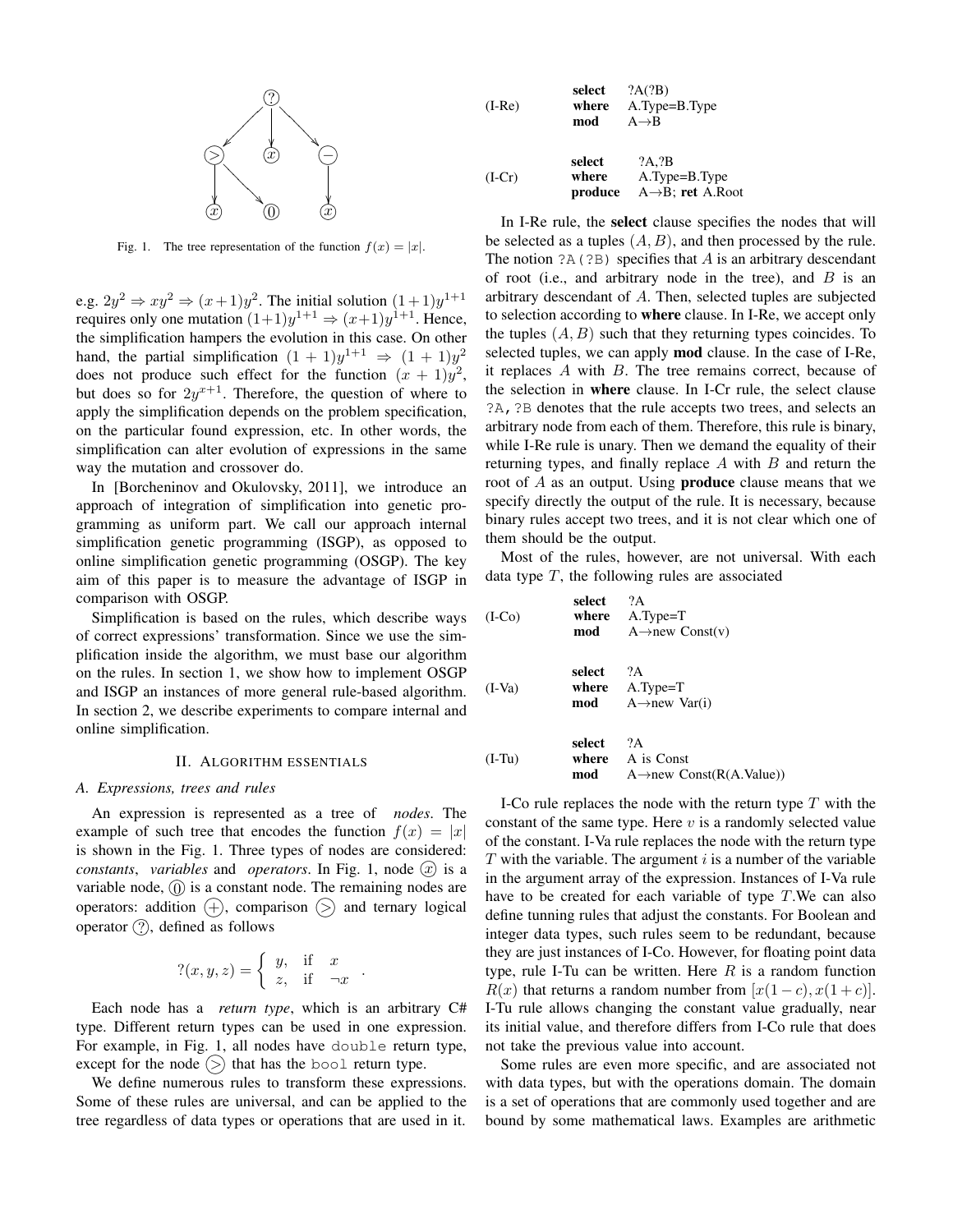domain (addition, multiplication, etc.); trigonometric domain (sinus, cosinus, etc.); logical domain (conjunction, negation, etc.).

For each operation, we need an introduction rule. Two approaches to operation's introduction are possible.

| $(G-In)$  | select<br>mod | $\gamma_{\rm A}$<br>where $A.Type = double$<br>A $\rightarrow$ new Mult(A,new Const(1)) |
|-----------|---------------|-----------------------------------------------------------------------------------------|
| $(G-In*)$ | select        | 2A<br>where $A.Type = double$                                                           |

| $J-In*$ | where | $A.Type = double$                        |
|---------|-------|------------------------------------------|
|         | mod   | A $\rightarrow$ new Mult(A,new Const(v)) |

G-In rules selects a node with floating point return type, and replaces it with a new multiplication operation. G-In rule differs from all the rules above, because it does not change the function, encoded by the expression. It only inflates the expression and adds potential growing point in it. Of course, we could combine G-In rule with I-Co, therefore obtaining G-In\*. However, it is not convenient. Suppose our task is to transform  $x$  into  $2x$ . With the modified G-In rule, we need the double luck to do that: we need to guess correctly both the operation and the constant. Wrong choice of constant may lead to significant decrease of the expression correctness, and therefore the expression will be removed, without a chance to adjust the constant. Original G-In rule does not affect correctness, and therefore modified rule can remain in the pool for a long time, so different mutations by I-Co rule can occur in the future and a right constant has more chances to be chosen.

For each operation, we also define simplification rules, for example transforming a multiplication of two constants into a constants with their multiplication, or transforming the multiplication of any node and zero into zero. We call such simplifying rules S-rules. They are known from computer algebra systems, so we will not study them deeply. Some rules are developed not for a single operations, but for several operations in the domain. The example is distributivity of addition and multiplication, which is G-rule for transformation  $a \cdot (b + c) \rightarrow ac + cb$  and S-rule for reverse transformation.

Aside from simplification rules, we can also define a crossover rules for domain, with a very natural meaning:

(I-CA) select A,B where A.Type=double and B.Type=double produce new Div(new Plus(A,B),2)

The absence of quotation marks before A and B means that they are not descendants of the root, but the roots themselves. Crossover I-CA is reasonable: if two expressions fit the task, their halfsum may fit even better.

# *B. Implementation of genetic programming algorithms*

To define a concrete algorithm in the genetic programming algorithms' family, we need to specify the operations, mentioned in the Intoduction: mulation, crossover and evaluation. We define mutation and crossover operations on basis of rules collection. The algorithm has two sets of rules: the set of unary rules for mutation, and the set of binary rules for crossover. In order to perform mutation, algorithm randomly selects expressions for mutation. Then, for each expression, we randomly select a rule, and perform it to obtain a mutated expression. Correspondingly, in order to cross two randomly selected expressions, the algorithm chooses a binary rule from the collection and performs it.

From the start of observations it becomes clear that different rules must have different probability to be applied. Each rule has multiple tags that describe the place of the rule in our classification. Then we assign to each tag its weight, and calculate the weight of the rule as the product of associated tags' weights. The greater the rule's weight is, the more the probability of rule's application is.

The most important tags are Inductive and Simplification tags. Inductive tags marks all the rules, which enlarge the expressions (G-rules from section 1.1), or changes the function the expression encodes (I-rules). Simplification rules make the expression shorter (S-rules). The ratio of Inductive and Simplification tags  $\kappa$  is the first important parameter of our algorithm.

The evaluation of the expression is performed by calculating several metrics and obtaining their weighted total. The fitness metric describe, how good the found expression  $q$  fits given data  $(x_{1,i},\ldots,x_{n,j},y_i)$ , and is calculated as

$$
\mu_f(g) = \left(1 + \sum_{i=1}^n (g(x_{i,1}, \ldots, x_{i,m}) - y_i)^2\right)^{-1}
$$

.

Taking the reciprocal value is important, because it allows bounding the value of  $\rho$ , and provides correspondence between a higher value of  $\rho$  and a better expression. The length metric  $\mu_l$  is a reciprocal to the count of operations in g. Valuation of an expression is determined as a weighted total  $e(g) = w_f \mu_f(g) + w_l \mu_l(g)$ . The ratio between the fitness metric and the length metric  $\lambda = w_l/w_f$  is the second important parameter of our algorithm.

To perform online simplification, we modify the described algorithm. First, only I- and G-rules are allowed to be used in the algorithm. Second, the weight of length metric is set to zero, because algorithm does not have necessary means to decrease the expression's length. Finally, after each  $\xi$  iterations, we apply a simplification algorithm to each expression in the pool. Namely, we apply S-rules to expression until it is possible, and return the resulting expression in the pool. Online simplification algorithm has only one parameter  $\xi$ .

# III. EXPERIMENTAL RESULTS

We conducted the following experiments to compare online and internal simplification in genetic programming. At first, we prepared test sets to run the algorithm on. Then, we found the optimal parameters of both algorithms to fetch best performances. Finally, we compared the performance of both algorithms.

In order to achieve a reasonable ratio between the representativeness of experiments and the time of computations, we followed the guidelines below. We limited the domain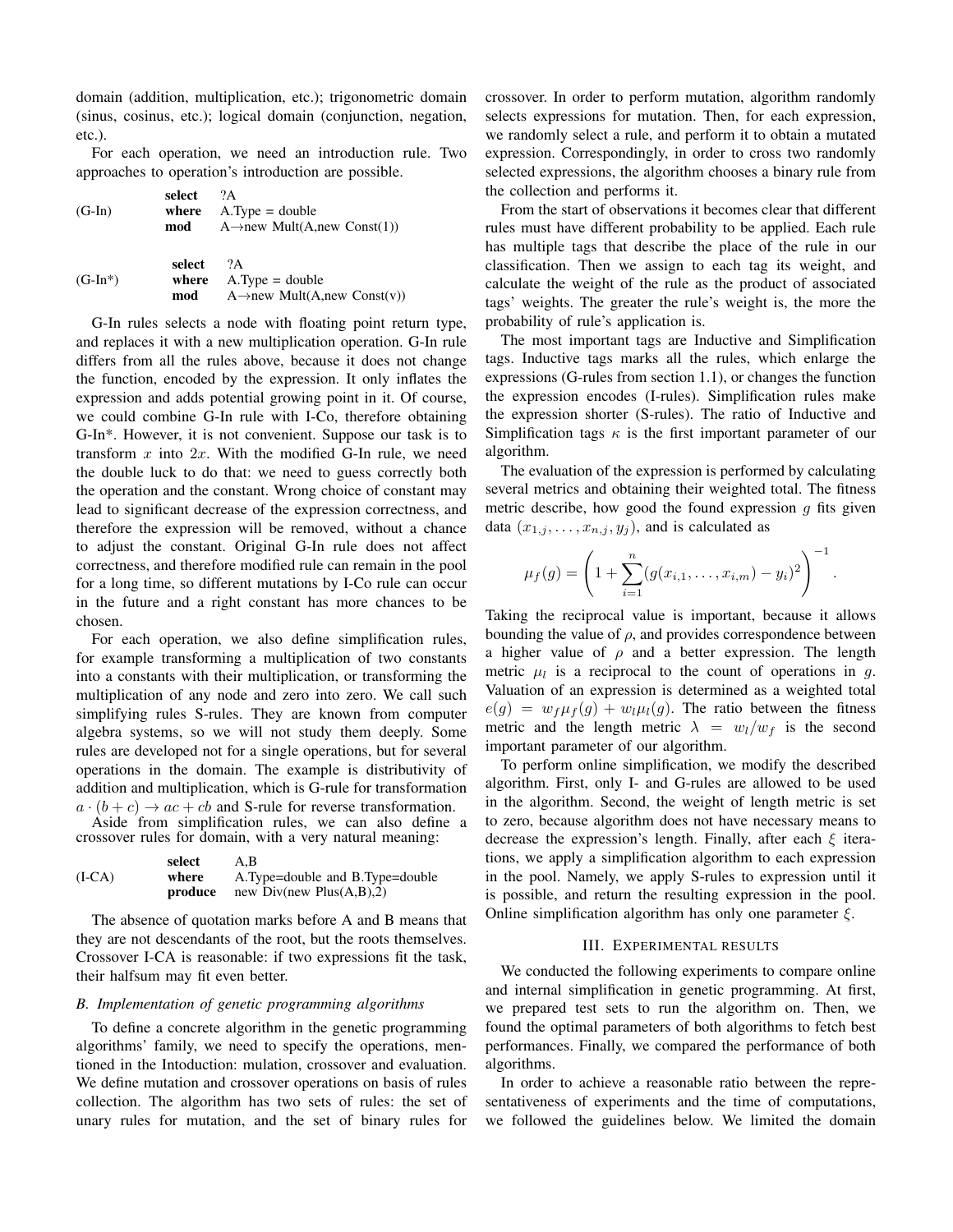of expressions by algebraic expressions that contain addition, subtraction, multiplication, division and power operations and integer constants. The reason is limiting the amount of parameters of algorithms. Two parameters are unavoidable: length/evaluation metrics ratio  $\lambda$  and inductive/calculation  $\kappa$ tags ratio. Introducing floating point constants demands us to use tunning rule (I-Tu). Our observations showed that intensity of this rule should be much greater than others', in order to find the appropriate values of constants. This adds one more parameter. Correspondingly, the introduction of trigonometric functions leads to various expressions like  $sin(sin(cos(.))),$ and therefore these operations need to have their own tag with reduced value. Therefore, widening the domain requires increase of parameters. Since we needed to obtain the optimal parameters in order to compare approaches, we decided to limit the domain.

On the other hand, we made a high demand to the algorithm's outcome. The algorithm was provided with a very strict amount of data points: 10 for unary function and 100 for binary. The amount of iteration was limited by 10000, which takes about 15 minutes to compute. We also demanded the algorithm to find the exact function, used to generate the data, not its good approximation. The function may be presented as different expressions, however. It is a very strict requirement: sometimes the algorithm found the solution that was very close to data (root mean error is about 2-3%), and nevertheless, we neglected such solution and demanded the exact solution to be found. Summarizing, we can say that algorithm had to find an exact function with a limited data set in a short time. We believed that the complexity of this task compensates the domain narrowness.

To build the test set we made a rundown over different expressions, tested them with our algorithm and therefore obtained a knowledge about "complexity" of these expressions in terms of the algorithm. The considered parameters of expressions was the number of expression's arguments; the number of operations, used in the expression; the level of white noise, applied to data. At first, we builded a random tree with desired count of operations and tested, if the expression truly depends on all its arguments. Then, we formed test set as an array

$$
x_{1,1}, \ldots, x_{n,1}, y_1\n x_{1,2}, \ldots, x_{n,2}, y_2\n \ldots\n x_{1,m}, \ldots, x_{n,m}, y_m
$$

where

$$
\{(x_{1,j},\ldots,x_{n,j} \mid j \in 1,\ldots,m\} = K^n
$$

,

the set K is  $\{0, 0.1, \ldots, 1\}, y_j = f(x_{1,j}, \ldots, x_{n,j}) \cdot (1$  $p + 2p\alpha$ , p is white noise level and  $\alpha$  is a uniform random number between 0 and 1. If f cannot be calculated for some  $j$ , we dropped the expression and searched again. On each data set, we run the algorithm several times and measure the average success rate. If the algorithm had accidentally found the form of expression containing least operation that planned,

| Variable count $= 1$ |       |          |          |          |  |
|----------------------|-------|----------|----------|----------|--|
|                      | $p=0$ | $p=0.05$ |          |          |  |
| $c=2$                | 96.67 | 95.38    | 90.87    | 95.62    |  |
| $c=3$                | 29.47 | 30.63    | 33.93    | 25.68    |  |
| $c=4$                | 11.67 |          |          |          |  |
| Variable count $= 2$ |       |          |          |          |  |
|                      |       |          |          |          |  |
|                      | $p=0$ | $p=0.01$ | $p=0.02$ | $p=0.05$ |  |
| $c=2$                | 98.62 | 97.39    | 98.24    | 98.67    |  |
| $c=3$                | 25.58 | 39.46    | 31.19    | 29.02    |  |

TABLE I SUCCESS RATE, IN PERCENTS, FOR DIFFERENT VARIABLE COUNT, COUNT OF OPERATIONS  $c$  and white noise level  $p$ 

| Function            | <b>Success</b> | Description                             |
|---------------------|----------------|-----------------------------------------|
|                     | rate,          |                                         |
|                     | %              |                                         |
| $(x^2)(x+4)$        | 80             | Simple polinom                          |
| $\frac{y}{2}(x+2)$  | 80             | A simple polynom with two variables     |
|                     | 80             | A simple non-rational function          |
| $x^2 - (y+3)$       | 50             | Intermediate polynom with two variables |
| $\frac{x}{2(x-3)}$  | 50             | Intermediate rational function          |
| $(3x)^{2y}$         | 50             | Intermediate non-rational function      |
| $2xy - y - 2$       | 20             | Hard polynom                            |
| $x(x+4)$<br>$x-5$   | 20             | Hard rational function                  |
| 4x<br>$\frac{x}{x}$ | 20             | Hard rational function                  |

TABLE II FUNCTIONS, SELECTED TO TEST SET

the data set was also considered invalid and was excluded from experimental result.

For each set of parameters, we run 50 successful data set, and each data set was processed by the algorithm 10 times. Obtained result are presented in Table III. The overall tendency is clear. The complexity is determined mostly by count of operations, then by the level of white noise. Additional variables seem to reduce the complexity, probably because of widening data set from 10 to 100 samples. We can also conclude that the algorithm is functional, even though initial parameters could be far from optimal.

We selected 9 expressions as test set for the OSGP and ISGP comparison. Selected expressions are listed in Table III. We did not selected expressions with 0% success rate, because it this case the difference between hard and impossible is not clear. For the same reason, we omited expressions with 100% success.

We ran ISGP algorithm with different length/fitness metrics ratio  $\lambda$  and calculation/induction tags ratio  $\kappa$  and obtained the resuls, presented in Table III. We see that the algorithm is in tote stable, and its success rate varies in range 60–70%. It is unlikely to find some local maxima outside the considered parameters' range. Parameters  $\lambda$  and  $\kappa$  by definition are greater that zero. When  $\lambda = 0$  or  $\kappa = 0$ , the simplification is simply not performed, and expressions bloat rapidly, blocking the algorithm. When  $\lambda > 1$  or  $\kappa > 1$ , the simplification is too strong: by out observation, no expressions of length more than 3 can be produced. Therefore we believe that the best success